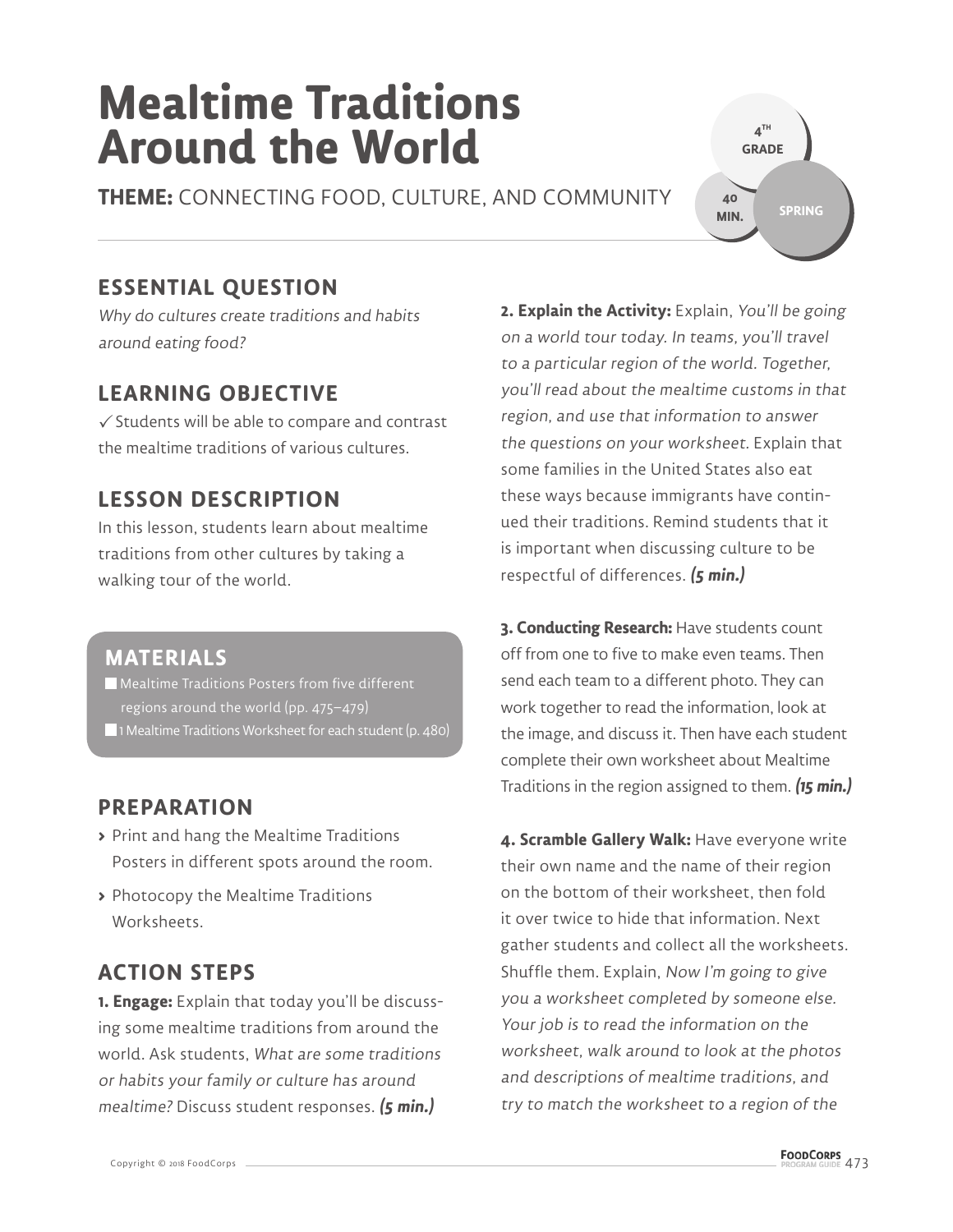world based on the information. Once you think you've got it, open up the bottom to see if you were correct. Then you can refold it and trade with someone else who also made a match. Continue trying to match worksheets to regions until I call you back together. **(10 min.)**

#### **REFLECTION**

Have students discuss the following questions in small groups, then share with the class: **(5 min.)**

- What surprised you when learning about mealtime traditions from around the world? Did you notice anything different from your own traditions?
- What are similarities among different mealtime traditions? Did you notice anything similar to your own traditions?
- Why do you think cultures create traditions and habits around eating food? What purpose do these traditions serve?

#### **ADAPTATIONS**

**Extension:** Students brainstorm their own mealtime traditions to adopt in the cafeteria at lunchtime or in their classroom during snack or FoodCorps lessons.

**Research:** Have students research lingering questions about the cultures in the countries they learned about. One approach could be connecting with community members to learn more about specific mealtime traditions.

### **ACADEMIC CONNECTIONS**

English Language Arts Common Core State **Standards** 

#### **CCSS.ELA-LITERACY.RI.4.1**

Refer to details and examples in a text when explaining what the text says explicitly and when drawing inferences from the text.



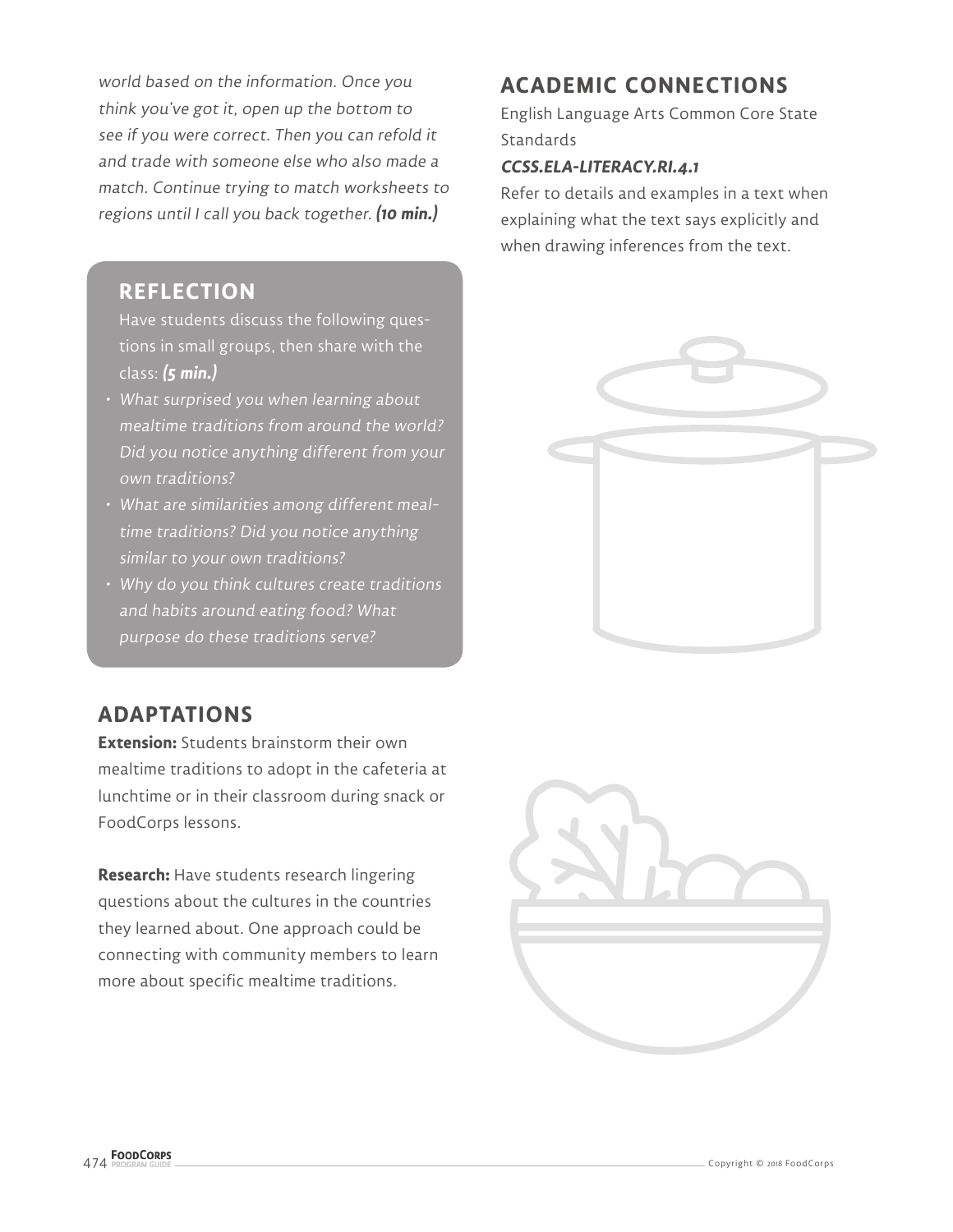**Ethiopia:** In Ethiopia, people eat food with their right hand only, usually with a piece of bread called injera. Everyone eats from one really big sharing plate in the middle of the table, instead of having their own plates. You should eat what's closest to you on the plate instead of reaching across the table.

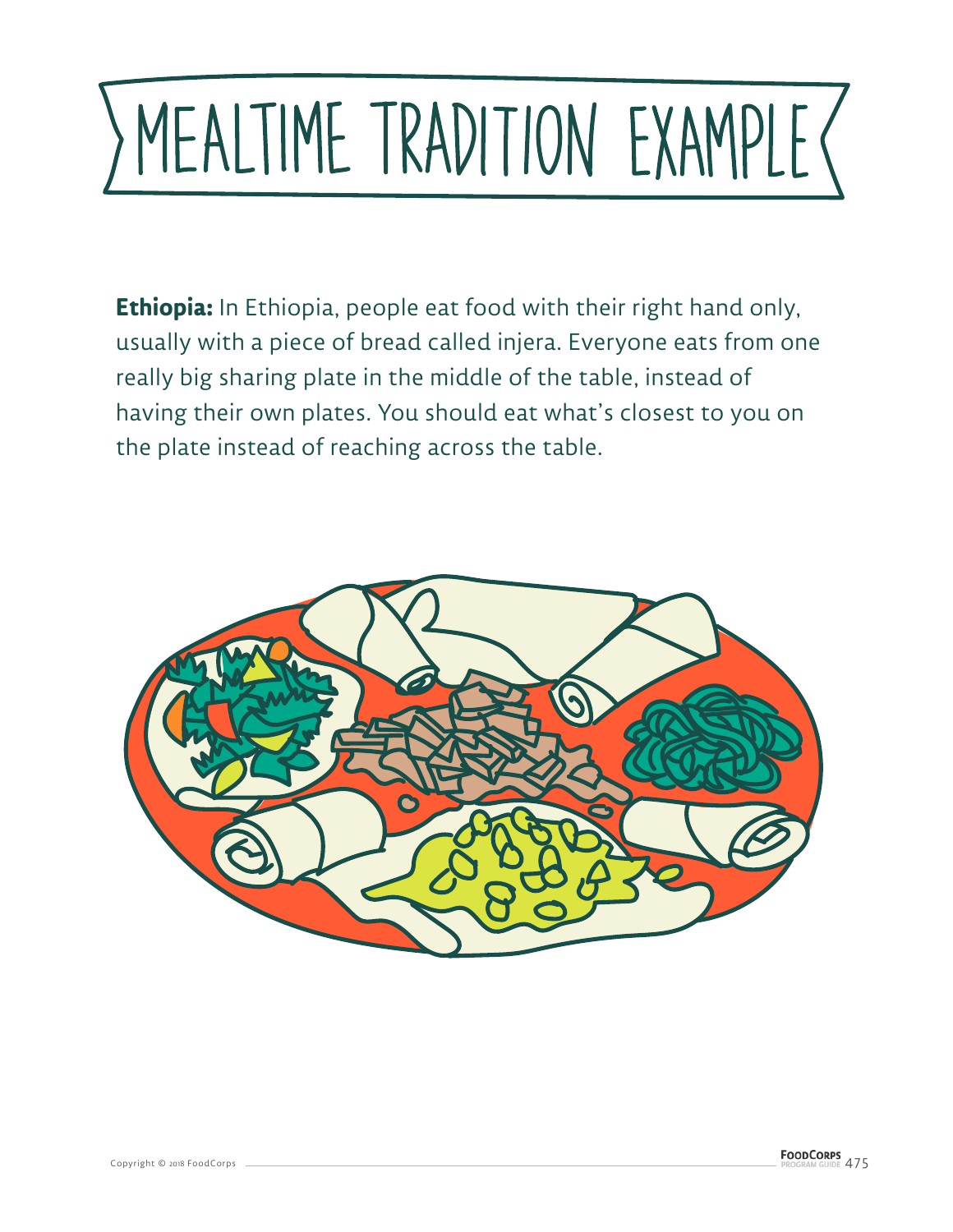**Japan:** In Japan, people prepare bento, a box-shaped container, for lunch. It has fish or meat, vegetables, and rice in separate compartments. It's popular for parents to make bento boxes for their children's lunch at school and shape the food into different cartoon characters. When eating a hot noodle soup, it's OK to make slurping sounds.

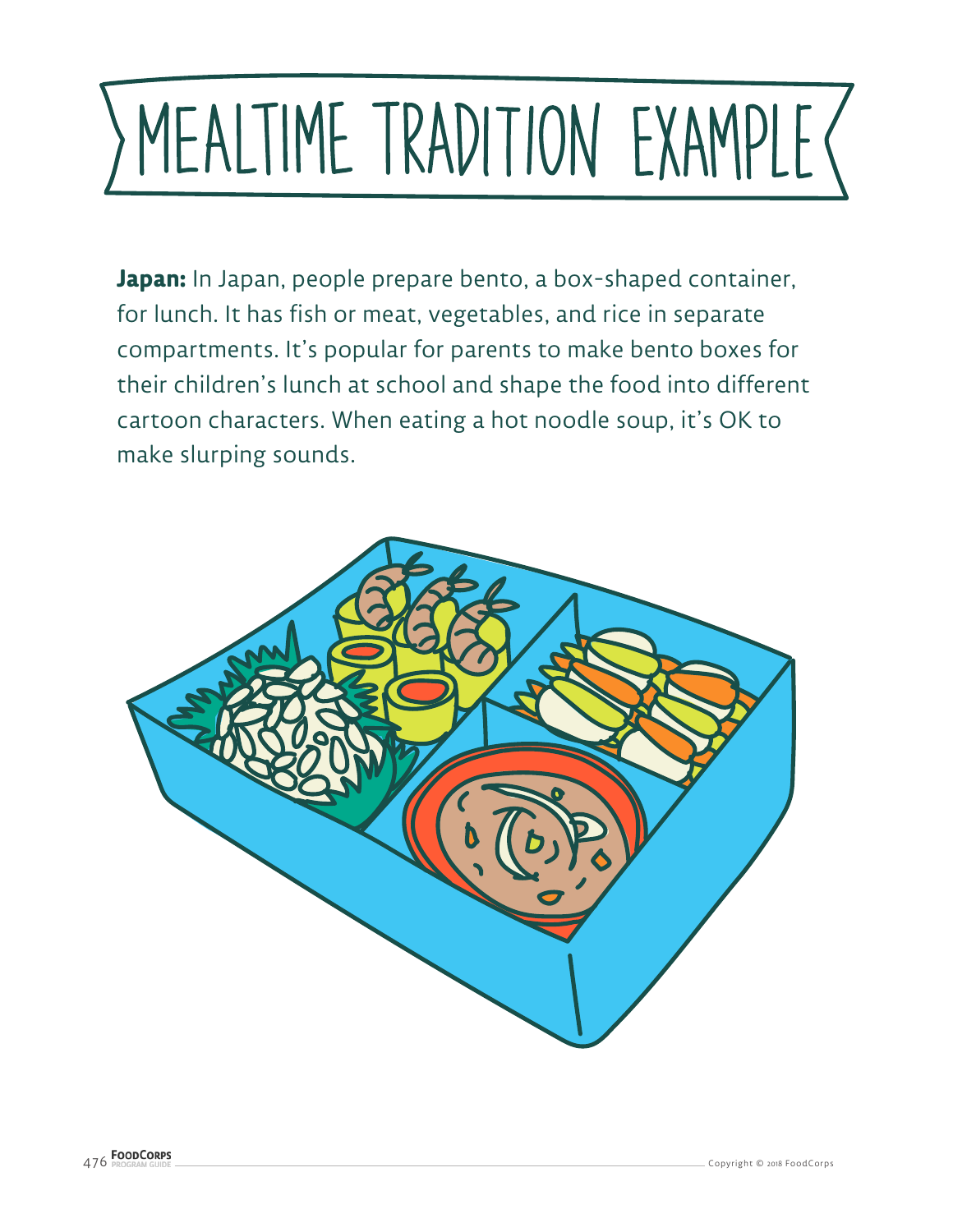**Israel:** In Israel, people who are Jewish honor Shabbat, which is from sundown on Friday to sundown on Saturday. During that time people are expected to rest and not use any technology. Dinner includes challah, a light egg bread, and is a time to connect with friends and family over candlelight.

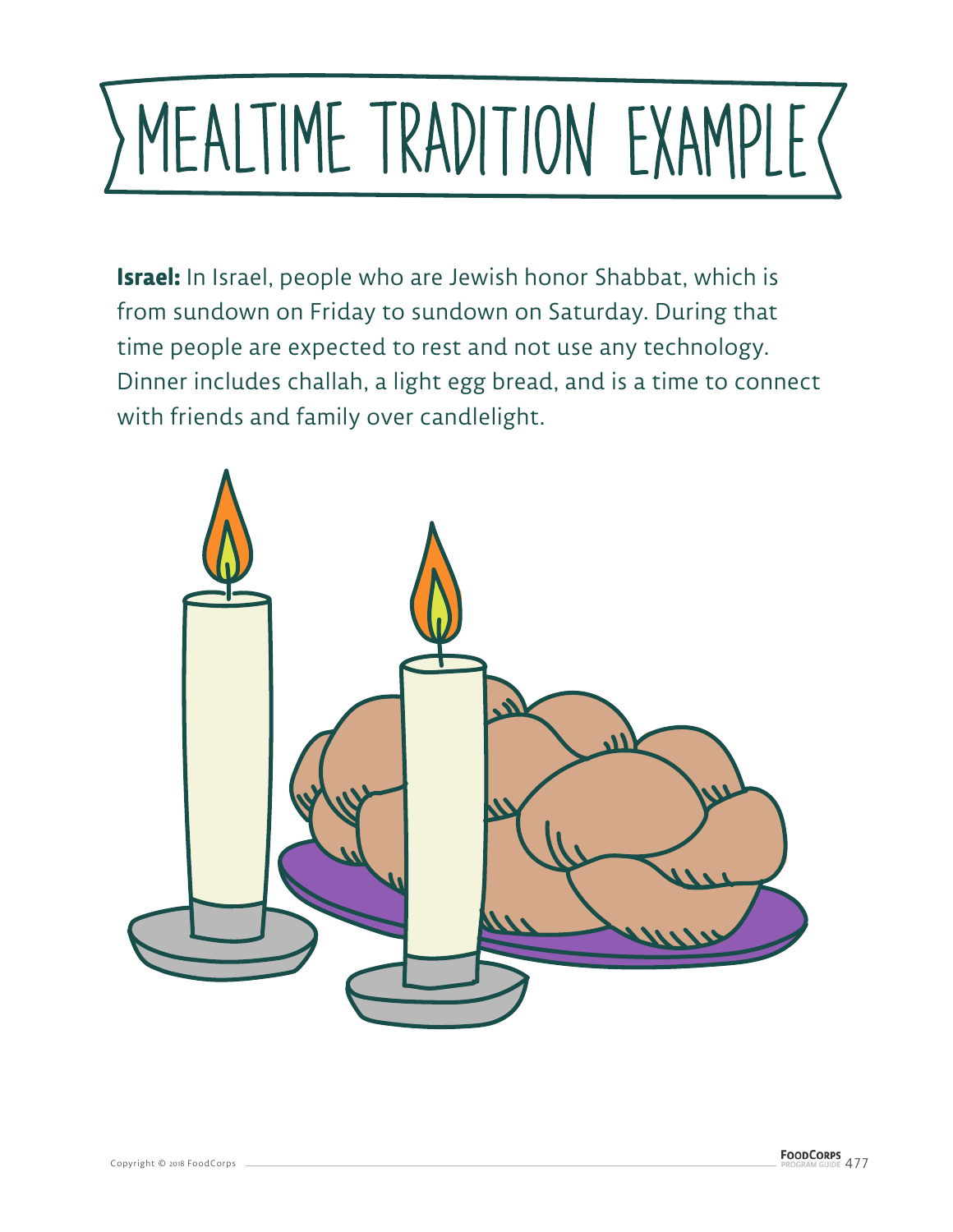**France:** In France, people like to eat a nice long meal together. Usually meals are a communal time that lasts at least one hour, and families and friends talk and enjoy each other's company. You should always keep your hands above the table. French people often eat cheese and fruit as dessert.

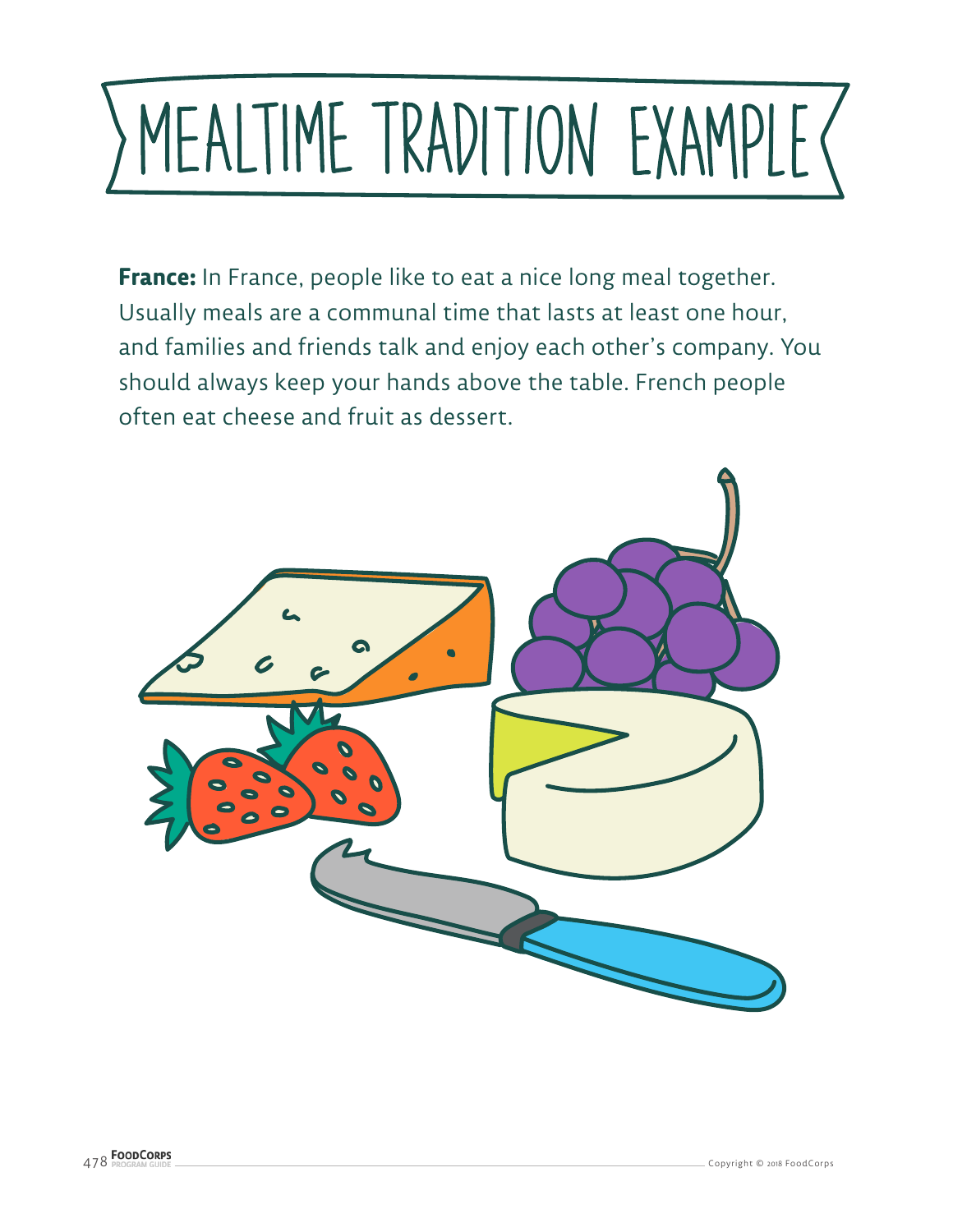**Peru:** In Peru there are more than 5000 varieties of potatoes, the biggest in the world. However, the mixing of cultures and the variety of climates determine the variety of local cuisine. On the coast, people eat ceviche, a dish of marinated raw fish or seafood. In the valleys and plains, the diet is still a traditional one based on corn and potatoes. Meat comes from indigenous animals like alpacas and guinea pigs but also from imported livestock like sheep, cattle and swine.